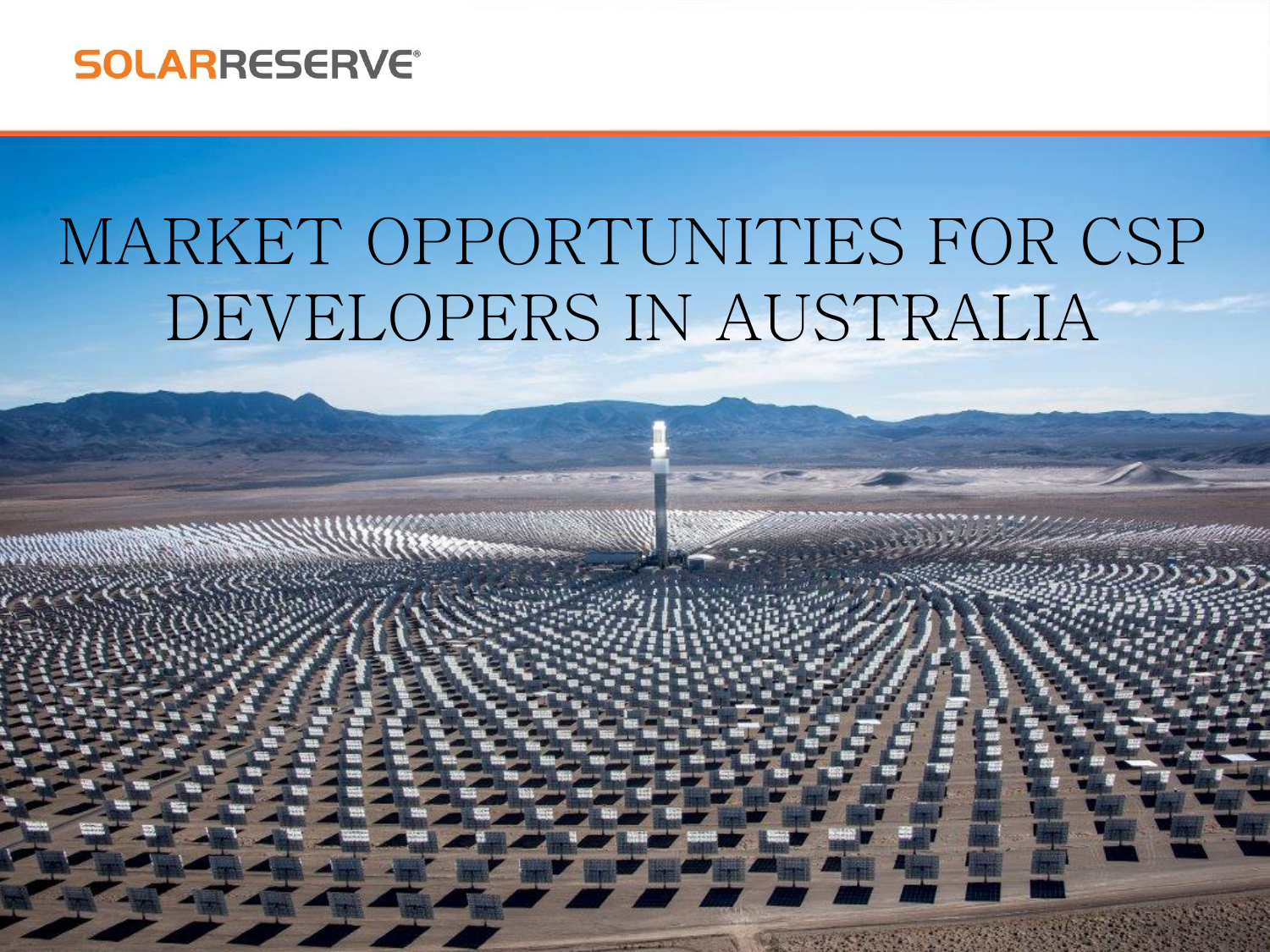# What are the markets?



### **SOLARRESERVE**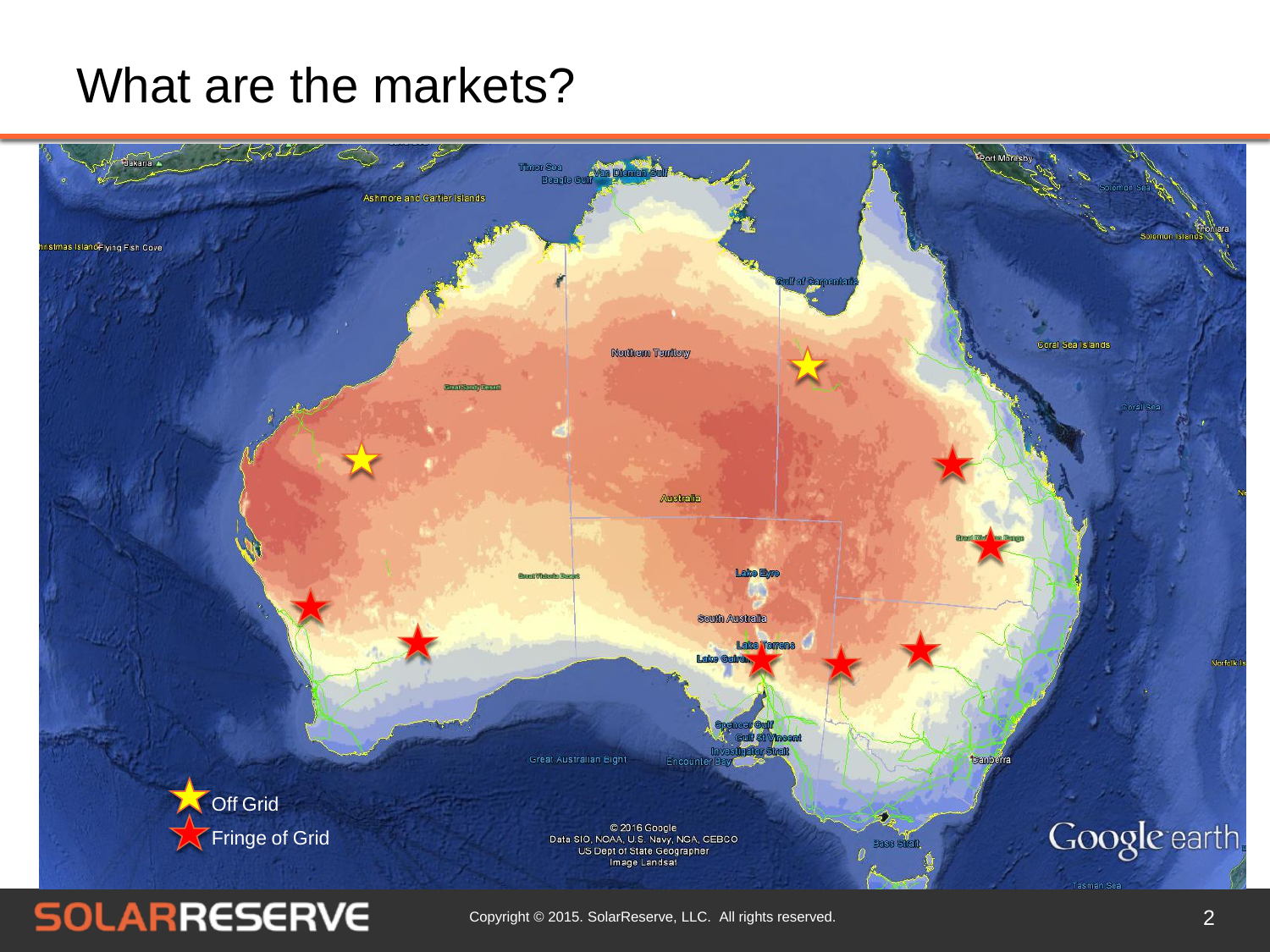## What does industry need to support these markets?

#### ● **Value assigned to the benefits of storage**

- − Electricity is not a fungible commodity; timing and reliability do matter
- − Create fairer competition with intermittents
	- Incentives for generating at peak load periods TOD multipliers
	- TOD Renewable Energy Certificate pricing
	- Capacity and ancillary markets
- **Continued efficiency gains to the technology and reductions to the cost**
- **Better marketing: Dispel the myths**
	- CSP is expensive (False!)
	- The future is wind and PV (False!)
	- All renewables need fossil fueled back-up from the grid (False!)
	- The future of storage is batteries (False!)
- **Policy certainty**
- **Regulatory certainty**
- **Support to build a local industry and commercialise technology** 
	- − Funding
	- − Research

### **SOLARRESERVE**